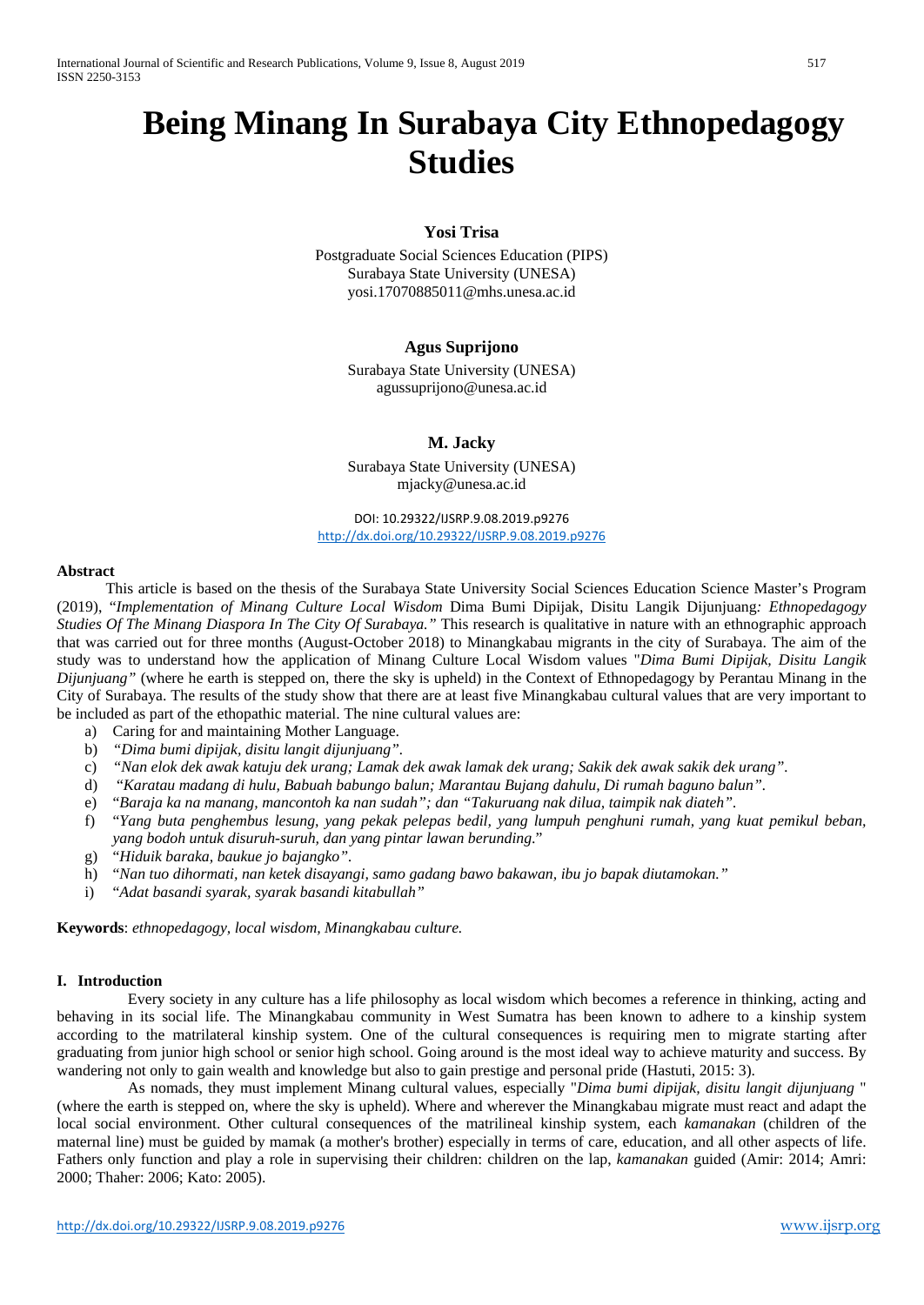The problem of this study is: how to apply the values of the Minang Cultural Local Wisdom "*Dima bumi dipijak, disitu langit dijunjuang* " in the Context of Ethnopedagogy by Minang Diaspora in the City of Surabaya?

The aim of the study: to understand how the application of cultural wisdom to the local wisdom of the Minang culture "*Dima bumi dipijak, disitu langit dijunjuang* " in the Ethnopedagogy context of Minang Diaspora in the city of Surabaya.

#### **II. Theoretical Framework**

#### **1**. **Definition of Cultural Philosophy "***Dima bumi dipijak, disitu langit dijunjuang* **".**

The cultural philosophy "*Dima bumi dipijak, disitu langit dijunjuang*" and a proverb "elok*-elok manyubarang, jan sampai titian patah, elok di rantau urang, jan sampai babuek salah*": "*baso-basi, malu jo sopan"* and "*tenggang raso"* (Demina, 2016: 8) (do good in people's countries not to do wrong, do not have words or behavior that can offend or hurt people's feelings). All social ethics are very closely related to the values of Islamic teachings originating from the Al-quran and Hadith, namely "*adat basandi syarak, syarak basandi kitabullah*" (Rahim, 2017: 64-72).

#### **2. Parenting Theory and Educating Children.**

Cummins and McMaster (2006), as quoted by September (2015: 1), say that "The wealth of a nation is the health of children". The resilience of the nation's future depends on the quality of the children who at this time must obtain care, guidance, protection, and education and are of the right quality. All of these are the duties and obligations of parents.

The Indonesian government has issued Law No. 23 of 2002, in article 26 concerning Child Protection, that: (1) Parents are obliged and responsible for: caring for, nurturing, educating and protecting children; grow children according to their abilities, talents, and interests; and prevent the occurrence of marriage at the age of children. (2) In the event that a parent does not exist, or is not known to exist, or for some reason, is unable to carry out his obligations and responsibilities, then the obligations and responsibilities referred to in paragraph (1) can be transferred to the family, which is carried out according applicable legislation.

Article 26 in Law no. 23/2002 paragraph (1) stated normatively that the purpose of caring, protecting and educating children is to fully develop the abilities, talents, and interests of children. These goals, in September's view (2015: 2-3), basically mean that the duties and obligations of parents in the context of parenting are so that each child has cognitive, emotional, and social quality competencies.

These three things are influenced by (1) family income sources; (2) style of parenting; and (3) family education level. September said that parenting style has a fundamental influence on children's development and their interactions between parents and children during the early stages of child development (ECD, early childhood development). This view generally applies to the people who adhere to the kinship system following the male and female lines (patrilineal and matrilineal kinship system).

Some of the results of previous studies indicate that at present there is a shift and change regarding the function and role of the mamak towards his nephew which is no longer in accordance with the cultural values or customs of the Minangkabau (Derby, 2017: 12). Another study concluded that a father who was initially more instrumental and functioning as a mamak in guiding his nephew from the mother's family had experienced a shift, namely acting and being responsible for his own family (Usmarni and Rinaldi, 2014: 48).

Another study is a change in the pattern of communication among family members (especially between children and parents - father and mother, and vice versa) that is strongly influenced by the use of new media (internet, and other social media). This change in turn affects the parenting style of both parents, meaning that the planting of values to children is no longer solely carried out by their parents, but shifts to the new media (Yunarti, Rahmadani, 2017: 64).

The *mamak* from the Minang nomads in the city of Surabaya geographically do not gather with their *kamanakan*. This condition causes the role and function of the mamak in the context of nurturing, guiding, educating, and the like that cannot be done fully. Therefore, family roles and functions are important to fill the empty roles and functions. According to Galovan's family systems theory (2016: 2-3), the quality of father-child relationships correlates with the quality of parental marriage relationships. Quoting the opinion of Baumrind (1967) and Maccoby and Martin (1983), Dinn and Sunar (2017: 111), states that this quality must be seen from the way parents apply parenting and mentoring and educate their children whether it is authoritative (authoritative), authoritarian (authoritarian), or permissive and permissive and neglecting.

According to Chrisiana (2006), as quoted by Handayani (2016: 63) there are at least five types of personality that can be formed through family education, namely: (1) trustworthiness; (2) fairness; (3) caring; (4) respect; (5) responsibility.

Furthermore, Ayu, et al (2012) states that the formation of good morals in children needs to be considered from the beginning. Family support is important for children in the learning process. Parental assistance can foster confidence and self-esteem of children by praising the efforts they have done without seeing the results.

There are two approaches to discussing parental care for their children: (1) typology approach, namely demandingness and responsiveness; and (2) social interaction approach, namely the relationship between parents and children as part of a whole (Lestari, 2013: 16).

#### **3. Ethnopedagogy Theory.**

Although the personality of a person (child) can be formed through education, but the process of care and education in children should not be placed in a socio-cultural vacuum. In the context of ethnopedagogy, the pattern of care and education strategies developed by Minang migrants in the city of Surabaya should pay attention to aspects of the local wisdom of the Minang culture. Sarbaini (2015: 3), citing Alwasilah et al. (2009), states that in principle ethnagagogy pays special attention to local genius and local wisdom by expressing local cultural values.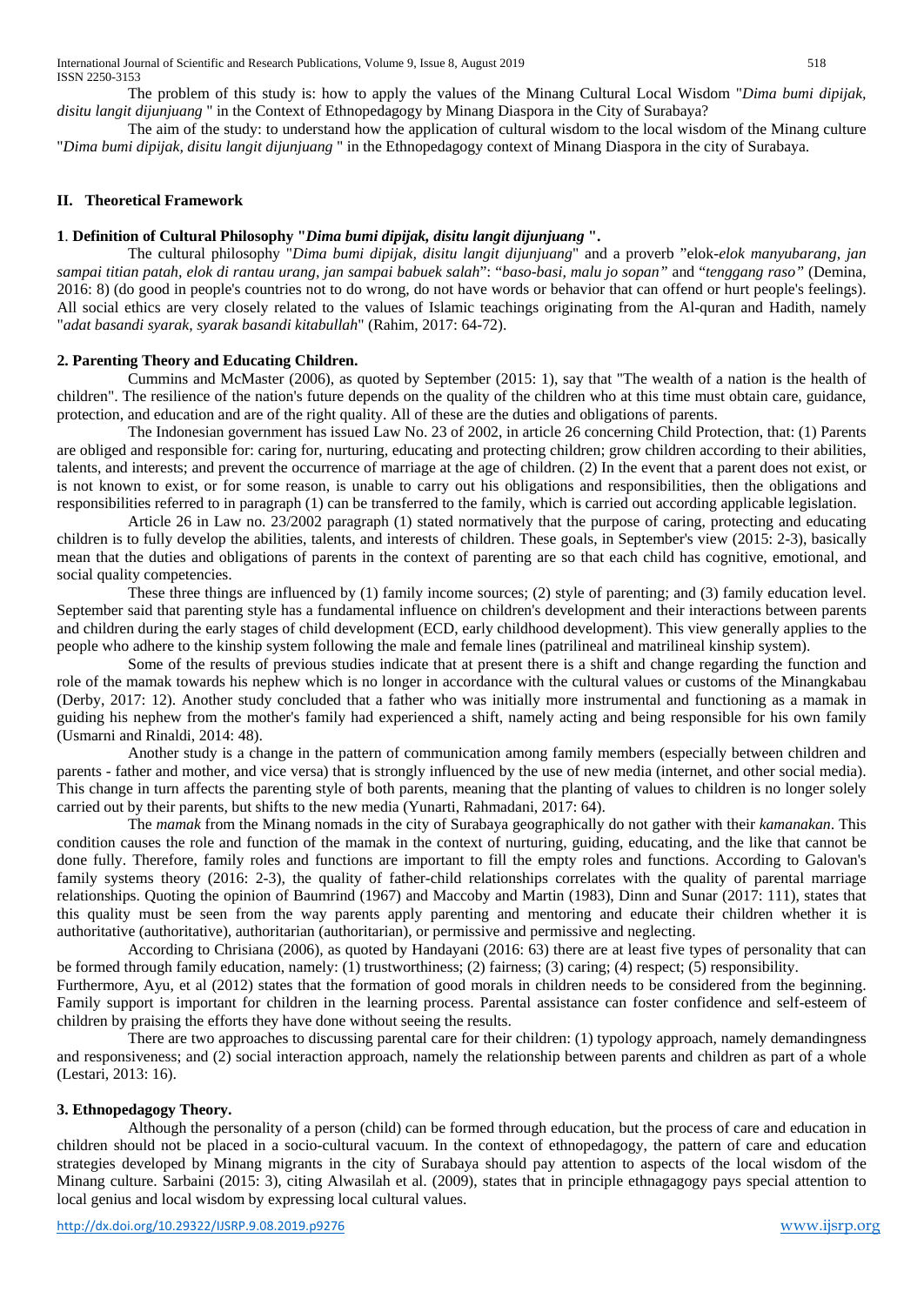For the people of Minang, the cultural philosophy "*dimana bumi dipijak, di situ langaik dijunjuang*" greatly influences the patterns of care and education strategies that must be applied. Other local wisdom values, such as stories, legends, traditional tales can also color the formation of character and personality of children (Eliza (2017: 162). Zuriah (2014: 176) explained that to realize ethnopedagogical education must explore and re-reveal the values of local wisdom as a source of innovation in the field of education and empowerment through adaptation of local knowledge, including reinterpreting local wisdom values, and revitalizing them contemporary conditions.

Alwasilah (2008 and 2009) considers that knowledge or local wisdom (local knowledge, local wisdom) in ethnopedagogy as a source of innovation and skills that can be empowered for the welfare of society. Local wisdom is a collection of facts, concepts, beliefs, and public perceptions about the world around. This includes how to observe and measure the environment, solve problems, and validate information.

## **III. Research Methods**

This research is qualitative, with an ethnographic approach. The consideration, all the data needed requires translation and qualitative explanation, using deductive thinking during the research process (Creswell, 2015: 59). Data collection is done by observation and depth interviews. The research location is in the city of Surabaya. Implementation in the field for three months starting August to October 2018. Data analysis techniques refer to the opinion of Wolcott (1994: 36) and Miles and Huberman (1992).

## **IV. Results and Discussion of The Implementation of Minang Culture Philosophy**

#### **1. Strategy and Pattern of Parenting and Education for Children.**

In the Minang community, the cultural philosophy "*dima bumi dipijak, di situ langaik dijunjuang*", has a significant influence on the patterns of care and the education strategies of their children. The field research by Eliza (2017: 162) mentions that stories, legends, traditional tales are important for the formation of children's character or personality.

Minangkabau culture regulates child care including educating, guiding and the like is the responsibility of mamak. But in the lives of Minang migrants in the city of Surabaya, the role and function of mamak is partly taken over by the parents, in the sense that it is not solely by the father but the mother also takes part, including the children themselves. This is the smart strategy of the Minang diaspora in Surabaya in accordance with Law No. 3 of 2002, specifically article 26 paragraph 1, concerning Child Protection.

#### **a) The function and role of the mamak are not ignored.**

The roles and functions of informants as parents (father and mother) are important to fill in the roles and functions of mamak that are not optimal because they are geographically domiciled in other places. This was acknowledged by all informants. That is, parents (fathers and mothers) who are currently on overseas are obliged to care for and educate their children. However, specifically for matters relating to inheritance of inheritance and determining potential partners for their children, parents must consult with *mamak* and must follow his suggestions and advice.

The role and function of mamak must be involved optimally for women. The role and function of mamak towards male *kamanakan* is more consultative and guidance in order to be able to preserve the heritage and later to be able to inherit the function of mamak as a leader in his family (Marzali, 2000; Naim, 1994; and Kato, 2005).

Despite the role and function of overseas parents, parents still need to consult with mamak in the village to pay attention and consider their advice and suggestions. All of this is an implementation of Minang cultural values. "*Nan tuo dihormati, nan ketek disayangi, somo nan gadang bawo bakawan, Ibu jo bapak diutamokan"* (the older ones are respected, the small ones are loved, as well as friends, mother and father are preferred).

#### **b) Follow** *mamak* **advice.**

Two informants, Irham and Bakirafdi, said that when they have to determine the choice of prospective daughter-inlaw. Irham's sons and Bakiraf's daughters happen to be together to get a mate, not a Minang person. This condition requires deep consideration from the *ninik mamak* and other relatives in the village. Some important aspects must be considered and discussed together with *mamak*, which is about hereditary origin, education, character, and personality of prospective daughter-in-law.

The problem of marriage will determine the quality and continuity of kinship in the next generation. In the context of the lives of Minang migrants in Surabaya, the matrilineal kinship system remains strictly enforced. However, the dimension of togetherness in kinship, or the spirit of mutual respect and mutual respect in kinship relations still gets the main space. In the Minang community, unknown family life is authoritarian, everything must be discussed together so that a consensus is reached: "*bulek aie dek pambuluah, bulek kato dek mufakaik"* (round water because of vessels, round word for consensus)

For matters of inheritance, it is not enough to consult and ask for guidance from the mamak only through telephone contact but must meet directly with the *mamak*. That is to avoid and anticipate misunderstandings, and as an implementation of courtesy ethics respect and respect mamak. Every time the Minang nomads in the city of Surabaya return to their villages, it is always used to establish a relationship between themselves and their children with *mamak*.

This indicates that the kinship relations in the Minang community have never broken up, remain well-maintained, even though they have a very strong cultural tradition of migrating. Customs or traditions of maintaining this kinship relationship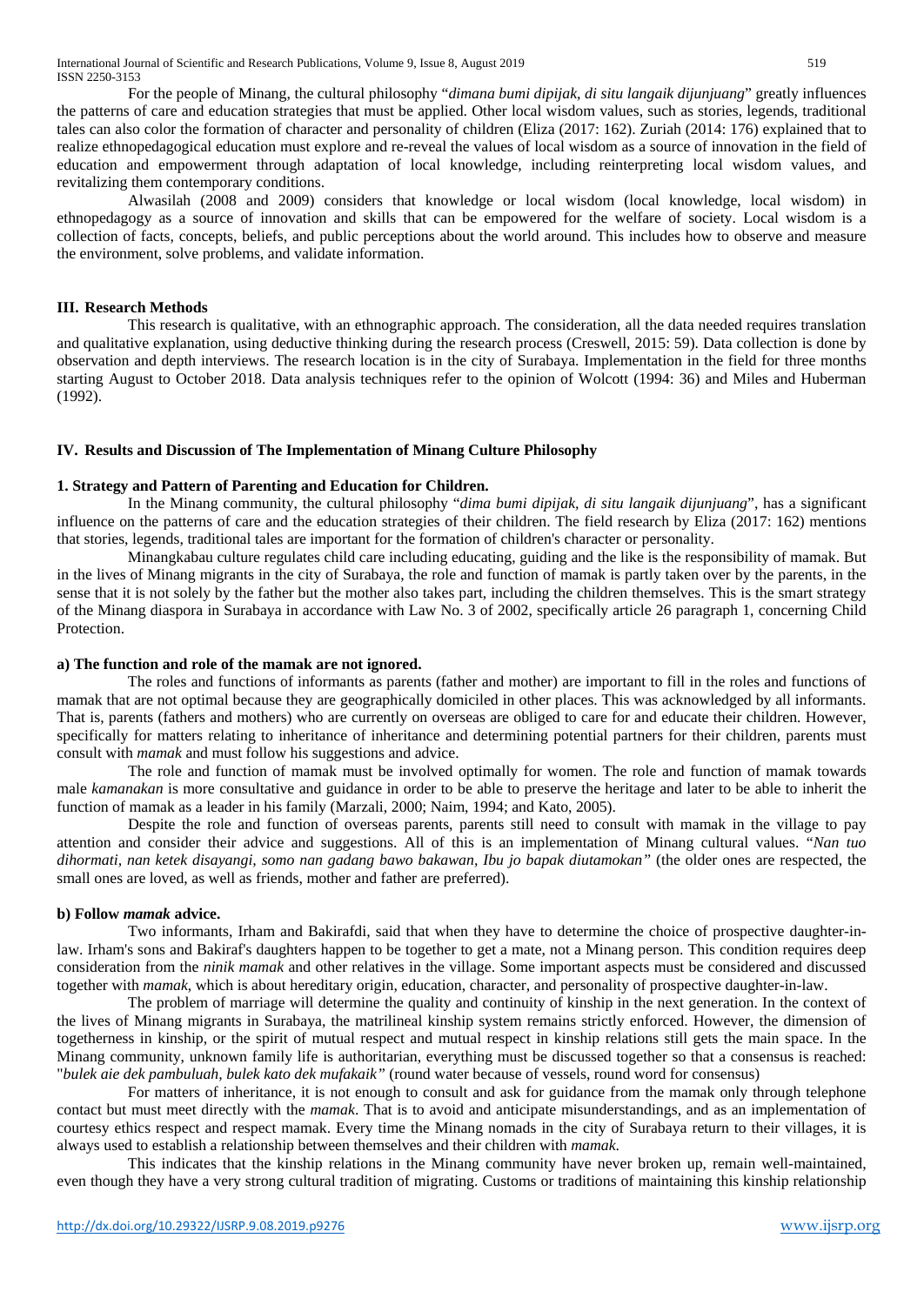International Journal of Scientific and Research Publications, Volume 9, Issue 8, August 2019 520 ISSN 2250-3153

are clearly found in the saying: *"adat nan tak lakang dek paneh, nan tak lapuak dek hujan"*. (adat which is not hot, and is not weathered or fragile by rain).

Usually the way that informants do in the pattern of care and education strategies in the ethnopedagogical context of their children is to take advantage of children's free time after school or after studying at night. At times like that the Minang nomads told about what the Minang proverb *dima bumi dipijak, disitu langik dijunjuang.*

## **2. Contributing to the Practice of Minang Cultural Values in Social Sciences Learning (IPS) in accordance with the Ethnopedagogy Principles.**

In ethnopedagogy theory, there is a connection between cultural processes and education. Therefore, it is very important to consider local genius and local wisdom (Rohman, 2017: 35; Sarbaini (2015: 3); Alwasilah et al., 2009). In the context of ethnopedagogy, the pattern of care and education strategies carried out by Minang migrants in the city of Surabaya towards their children is very concerned about aspects of Minang's local wisdom culture (local wisdom or local genius).

By instilling the values of local culture (local wisdom or local genius) in education is one way for children to continue to respect their ancestral heritage in the form of beliefs and values that are contained in it to then be applied in daily life. Furthermore, this will foster an attitude of love for culture itself, and in a wider scope, automatically fostering a sense of love for his country. Efforts to cultivate local cultural values can be done through formal and non-formal education including education carried out in the home or family (Sulistiani, 2017: 269).

Based on the results of research in the field there are nine Minang local cultural values that have been implemented by Minang migrants in Surabaya as a contribution to the learning of Social Sciences (IPS) in accordance with ethnopedagogy principles, namely:

#### **a) Consistent with the local language.**

One of the cultural characteristics of the Minang people is always using the Minang language in interacting with fellow Minang people wherever they are and meeting. Minang people really don't like Minang people who use other languages, for example Indonesian, when communicating verbally with fellow Minang people. That person must have been ridiculed (ridiculed) with a very loud and painful allusion that is in the form of a sentence: "*babahaso Minang sajo, kabau*!". That is, talking about using the Minang language, *buffalo*! This satire shows that the person is considered arrogant, does not want to claim to be a Minang person, so it is no longer appropriate to be called a Minangkabau, except *kabau* or buffalo.

The consistency of Minang migrants using the Minang language, has proven that they have practiced ethnopedagogical principles in their families effectively. In the ethnopedagogy context: understanding, mastering, and understanding Minang language as wisdom of local culture is a factor that plays a very important role in the formation of children's character in the family, and on a larger scale the character of the nation (see Fajarini, 2014: 124).

#### **b) Tolerant, not exclusive, and not selfish.**

The Minang cultural philosophy that reflects tolerant, not exclusive, and unselfish attitudes and behaviors is contained in the saying " *dima bumi dipijak, disitu langik dijunjuang.* The substantive philosophical meaning is to teach that every Minang person wherever he is must be smart and able to adapt or adapt to the customs of the local community.

In other words, every Minang person must be able to show tolerant attitudes, not exclusive, and not selfish. In anthropological terminology, this attitude and behavior is referred to as cultural relativeism or avoiding ethnocentrism.

According to the informant's confession, Bakirafdi, who was also justified by Irham and other informants, this cultural philosophy has been considered the most important value in the life of the Minang community. Therefore, as a migrant they and their families are obliged to apply these cultural philosophical values. Not only that, they also felt obliged to teach, instill, and transfer these noble cultural values to their children and grandchildren so as not to lose their identity as Minang people.

## **c) Empathy**

Learning the ethics of manners by Minang migrants in the city of Surabaya to their children about empathy must understand this proverb: "*Nan elok dek awak katuju dek urang; Lamak dek awak lamak dek urang; Sakik dek awak sakik dek urang"* (What is beautiful to me, so beautiful to people; Delicious to me, so good to people; Pain to me, and pain to people). By teaching these cultural values, the goal is that their children be more careful in their relationships, both in terms of speech, behavior, and actions, not to offend others.

## **d) Independent**

According to the Minang culture, every boy who has a teenager must start learning to live independently. That's why they have to migrate, get out of the village. The philosophy of the Minang culture that teaches being able to live independently is the proverb ""*Karantau madang di hulu, Babuah babungo balun; Marantau Bujang dahulu, Di rumah baguno balun".* Meaning: "to go back and forth in the upstream, bear fruit with flowering yet, wander the bachelor first, at home is useful yet".

In the development of a highly competitive society, independence into social capital is very important for everyone to survive. Hanging life to others, not a smart solution can even be said to be unproductive. Sooner or later, it will be eroded by increasingly sharp competition.

## **e) Never give up.**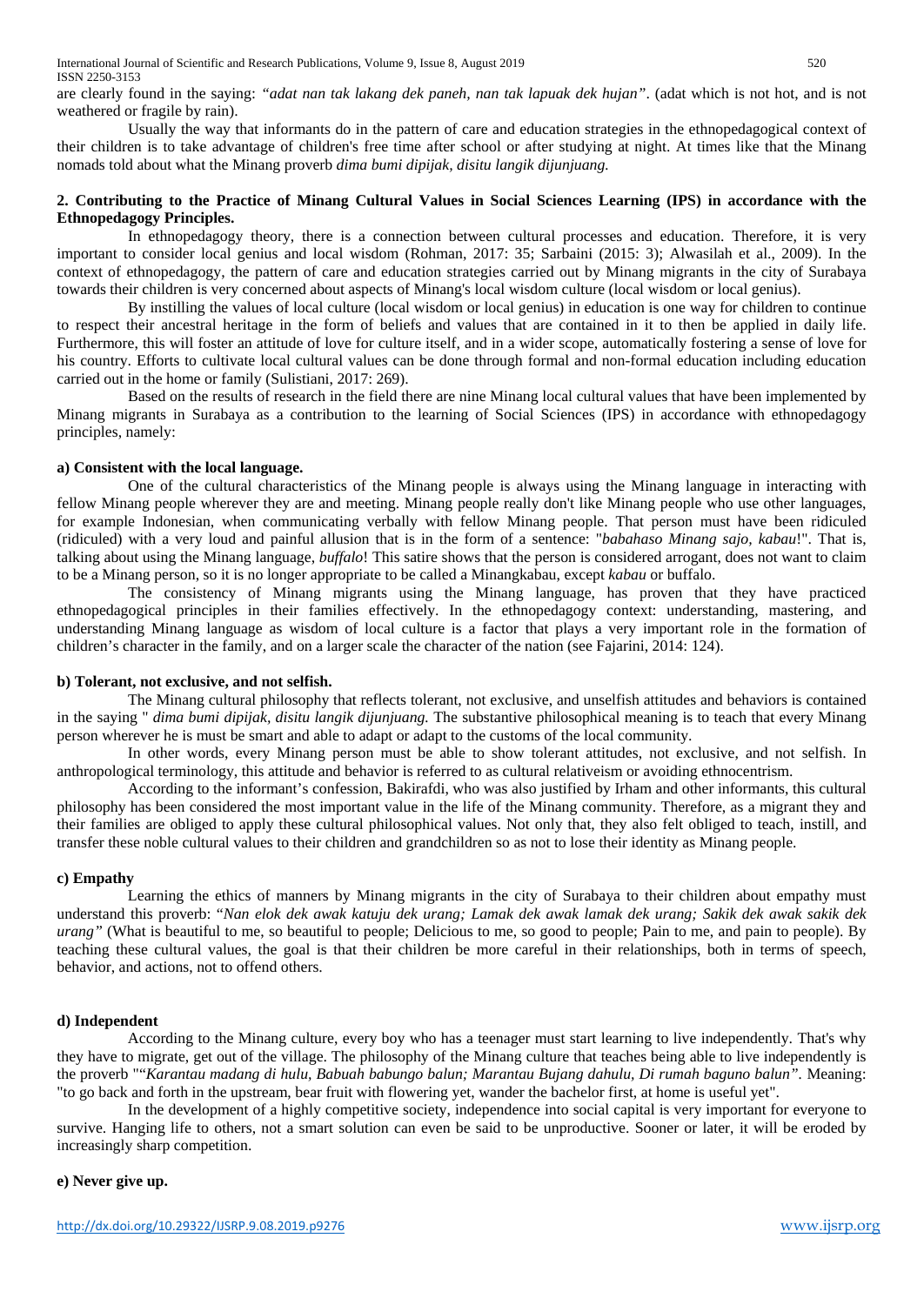Two proverbs that are the grip of the life of Minang migrants in Surabaya, namely 11) *Baraja ka nan manang, mancontoh ka nan sudah;* and *2) Takuruang nak dilua, taimpik nak diateh.* The meaning of these two proverbs means never giving up. Since childhood, Minang people have been lined up and educated to be strong people, enduring all obstacles in life.

The first proverb teaches, when wandering experiences obstacles or failures, they must learn from people who have succeeded in how to achieve success. It is also important to follow the example of people who have experienced the same failure. They must learn why people also fail and learn how to overcome those failures. The second proverb, means that despite having problems, Minang people must try to overcome them then rise again. With an unyielding spirit, Minang nomads can survive wherever they are.

#### **f) Functions and roles according to ability.**

Minang people must understand the functions and roles according to their abilities and duties. Mustansyir and Munir (2009: 170) who cite from (Navis, 1986: 59), state that the Minangkabau community is also known as a group of people who imitate the harmony of the natural legal system. That is, they can be likened to all-natural elements with different levels and roles. These elements are interconnected, but not mutually binding, collide with each other, but do not eliminate each other, and group together but, do not merge with each other.

This cultural value is revealed in the proverb which means "*Yang buta penghembus lesung, yang pekak pelepas bedil, yang lumpuh penghuni rumah, yang kuat pemikul beban, yang bodoh untuk disuruh-suruh, dan yang pintar lawan berunding* (the dimmer of the dimple, the screeching, the paraplegic of the householder, the strong bearer, the ignorant to be told, and the smart opponent to negotiate). The meaning of this proverb is Minang culture assume that everyone has functions and roles according to their abilities and duties (Munir, 2018: 99).

As migrants, parents consider their children to be provided with ethics that everyone has a function and role in accordance with their abilities and duties. This, according to the informants, is important so that their children are not easily discouraged when they see other people succeed, while they fail. Or vice versa, quickly feel satisfied and then be arrogant when they get success that their friends don't get. This ethical value is considered as a filter for these attitudes and behaviors.

#### **g) Make a clear plan.**

As migraant, the informants were very aware that what was done today was a provision to welcome the future. To anticipate this, they must be able to make good, clear and measurable planning. "*Baukue jo bajangko, hiduik baraka, mati baiman"*, meaning: in work must be based on clear planning, so that life becomes blessing, and when death remains faithful (to Allah SWT). The other meaning is that every stage in the life cycle must have a goal, that is, during life, it must always be faithful, so that if it dies it brings faith. Everything must be based on a clear plan of work, thinking of what is to be achieved in the future must be truly concrete not just wishful thinking, but must be achieved logically.

#### **h) Respect for the older**.

The ethics that must be instilled in Minang migrant children is respecting and respecting older people: "*nan tuo dihormati, nan ketek disayangi, samo gadang bawo bakawan, ibu jo bapak diutamokan",* meaning: the old are respected, the little ones are loved, the same great for friends, mother and father preferred).

All informants consider this ethics to be very important, especially because they are migrants who live in harmony with other cultures. Minang's cultural values are very strict in regulating relationships or kinship relations based on age categorization. Although this is not explicitly reflected in the use of language as in Javanese, it is reflected in the designations used.

In accordance with rules that apply culturally, a *kamanakan* must respect and obey his uncle, compared to his biological father. own. In the Minang culture, the child is in the lap, the *kamanakan* is buried. That is, a *mamak* must be responsible for the life of *kamanakan*, therefore the *kamanakan* must obey, obey, and respect the *mamak* rather than his parents (his father) himself.

At the core of all that, the attitude and behavior of a younger child must respect older people. This ethic of manners must be obeyed by all Minang people, including the children of the nomads who are now domiciled in the city of Surabaya.

#### **i) Based on religious values**.

Minang people are very obedient to their religious beliefs (Islam). All attitudes and behavior must be guided by customs and customs must be based on *syarak*, and *syarak* must be guided by the Book of Allah ("*Adat basandi syarak, syarak basandi kitabullah*").

The process of obedience of Minang people to Islamic rules has begun since the children were still young. They have to go to *surau* to recite (study Islam). Boys must stay in the sea until they reach adulthood as a matrilineal kinship system. That is why, every action and behavior of Minang people everywhere is still guided by the values of Islamic rules.

Minang migrants firmly admit that they have never neglected their obligations as Muslims. Irham, one of the informants explained that when he arrived at the agency Minang people were always looking for a mosque as a temporary stopover place, until they got a better shelter. This proves that the Minang people are always close to the mosque as a place to carry out their religious services (Islam).

## **V. Conclusion**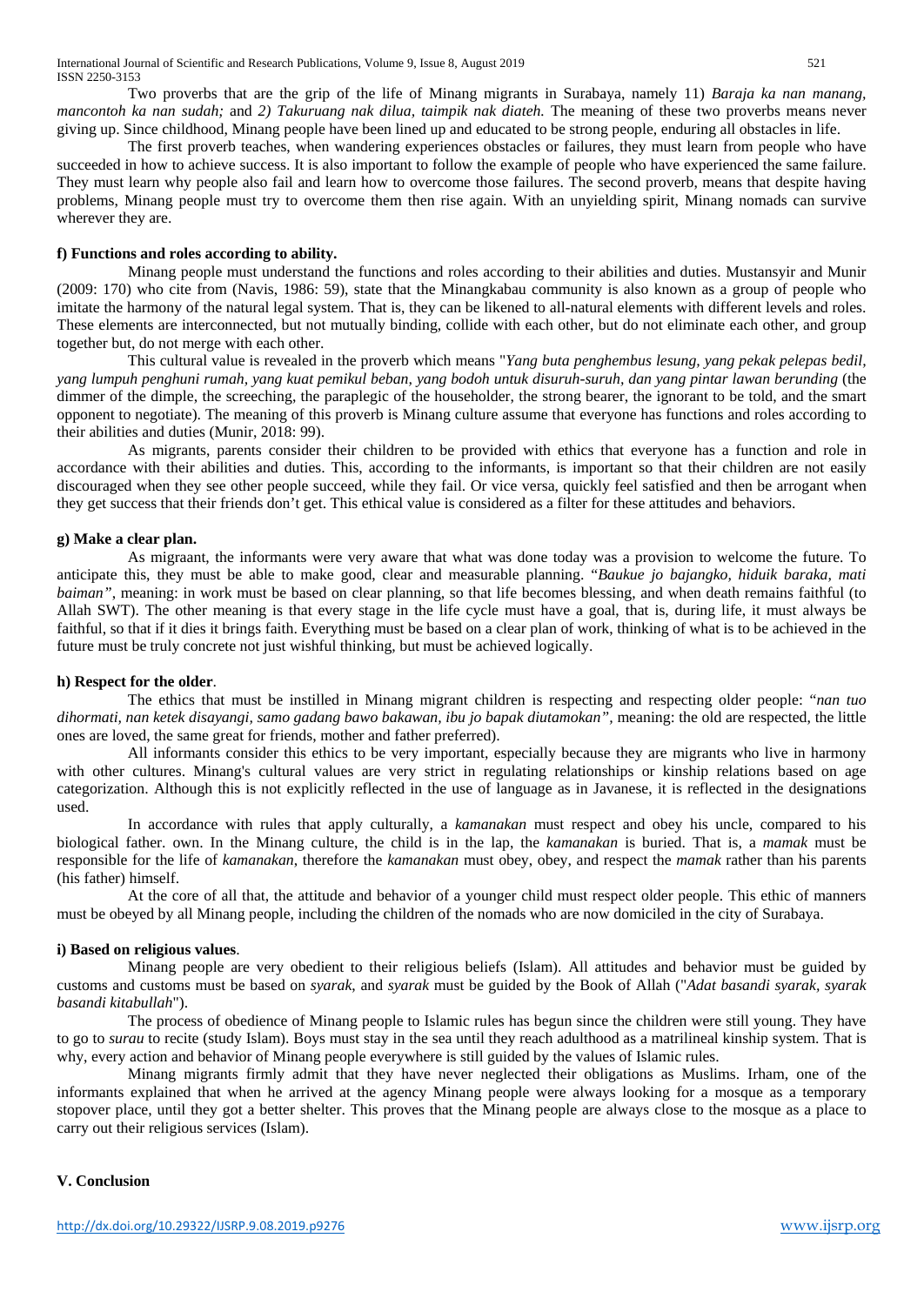1. Strategy for the pattern of care and education for children is carried out by Minang migrants in the city of Surabaya. Because of locality and geographical constraints. Nevertheless, the cultural values in the matrilineal kinship system that provide the role, function, and responsibility of the *mamak* to the kamanakan are still considered, not completely eliminated.

2. Practicing Minang Cultural Values related to the Principles of Ethnopedagogy have found at least nine cultural values that need to be considered and considered, namely:

- a. The importance of maintaining and maintaining Regional Language (Local Language) consistently. Thus, all the substantive meanings of the philosophy of Minang culture can be better understood and avoid misunderstanding.
- b. Values that teach tolerant, non-exclusive, and unselfish attitudes and behaviors that are substantively reflected in the cultural philosophy "*dima bumi dipijak, disitu langit dijunjuang"*.
- c. Value that teaches attitude and tolerant behavior as contained in the proverb *"Nan elok dek awak katuju dek urang; Lamak dek awak lamak dek urang; Sakik dek awak sakik dek urang".*
- d. Values that teach independent attitudes and behavior. This is reflected in the saying "*Karatau madang di hulu, Babuah babungo balun; Marantau Bujang dahulu, Di rumah baguno balun".*
- e. Values that teach unyielding attitudes and behavior. "*Baraja ka na manang, mancontoh ka nan sudah"; dan "Takuruang nak dilua, taimpik nak diateh".*
- f. Values that teach attitudes and behaviors that each person has a function and role in accordance with their respective abilities. "*Yang buta penghembus lesung, yang pekak pelepas bedil, yang lumpuh penghuni rumah, yang kuat pemikul beban, yang bodoh untuk disuruh-suruh, dan yang pintar lawan berunding*."
- g. Values that teach attitude and behavior must be able to make clear plans and measurable. "*Hiduik baraka, baukue jo bajangko".*
- h. Values that teach attitudes and behaviors respecting and respecting older people. "N*an tuo dihormati, nan ketek disayangi, samo gadang bawo bakawan, ibu jo bapak diutamokan."*
- i. Values that teach attitude and behavior are always based on religious values. "*Adat basandi syarak, syarak basandi kitabullah"*

# **V. Recommendation**

Because local wisdom-based education (ethnopedagogy) is a process of enculturation of cultural values that become a foundation in a way of character that must be carried out in an ongoing process. The realization is done through education in the household environment, in the community, and in schooling (Sunaria, 2016: 53), so it is very important to recommend the nine Minangkabau cultural values included as part of the ethnopedagogic material in a way adapted to local cultural values \*

## **References**

Alwasilah, A. C., Suryadi, K., Tri Karyono, (2009). Ethnopedagogy: The Foundation of Educational Practice and Teacher Education. Bandung: Main Book Qibla.

- Creswell, John W. (2015). Qualitative Research &
- Research Design. Yogyakarta: Student Library.
- Cummins, Carmel & McMaster, Christine. (2006). Child mental and emotional health: A review of evidence. Sligo, Ireland: Health Service Executive. http://hdl.handle.net/10147/51414. Ertem, I. O., et al. (2007). Mothers' knowledge of young child development in a developing country. Child: Care, Health and Development, Vol. 33, pp.728–737. [https://onlinelibrary.wiley.com/doi/pdf/10.1111/j.1365-214.2007. 00751.](https://onlinelibrary.wiley.com/doi/pdf/10.1111/j.1365-214.2007.%2000751)x
- Fajarini, Ulfah. (2014). The Role of Local Wisdom in Character Education. Socio Didaktika: Vol. 1, No. Dec 2, 2014 123-130. Syarif Hidayatullah State Islamic University (UIN) Jakarta. [http://journal.uinjkt.ac.id/index.php/SOSIOFITK/article/viewFile/1225/1093.](http://journal.uinjkt.ac.id/index.php/SOSIOFITK/article/viewFile/1225/1093)
- Galovan, Adam M. et al. (2016). Father involvement, father-child relationship quality, and satisfaction with family work: Actor and partner influences on marital quality- Journal of Family, XX (X) -22. journals.sagepub.com pp. 1-22. Sage: Pennsylvania State University.

<http://citeseerx.ist.psu.edu/viewdoc/download?doi=10.1.1.917.1836&rep=rep1&type=pdf>

- Kato, Tsuyoshi. (2005). Minangkabau and Merantau custom in historical perspective. Jakarta: PT. Publishing and Printing of Balai Pustaka.
- Puspitasari, Ira Dewi and Puji Lestari. 2017. Factors Affecting Social Interaction between Samin Communities and Non Samin Communities. Community Study of Padukuhan Karangpace, Klopoduwur Village, Banjarejo District, Blora Regency, Central Java. Journal of E. Societas[. http://journal.student.uny.ac.id/ojs/index.php/societas/article/viewFile/9139/8810](http://journal.student.uny.ac.id/ojs/index.php/societas/article/viewFile/9139/8810)
- Miles, Matthew B. & Huberman, A. Michael. (1992). Qualitative Data Analysis. Translated by Tjetjep Rohendi Rosidi. Jakarta: University of Indonesia.
- Naim, Mochtar. (1994). Monitor the Migration Pattern of the Minangkabau Tribe ... Yogyakarta: Gadjah Mada University Press.

- Debby, Nia Novinta (2017). Overview of the Role of the Mamak in the Care of the Nephew in the Minangkabau Ethnicity. Diploma thesis, Andalas University.<http://scholar.unand.ac.id/30329/2/BAB%20I.pdf>
- Demina. (2016). Grounding Local Cultural Value in Building Nation Character. Journal of Ta'dib. Volume 16. No. 1. Batusangkar: IAIN Batusangkar. ecampus.iainbatusangkar.ac.id/ojs/index.php/takdib/article/download/242/240

Wollcot, Harry F. (1994). Transforming Qualitative Data: Description, Analysis, and Interpretation. Thousand Oaks, CA .: Sage Publications, Inc.